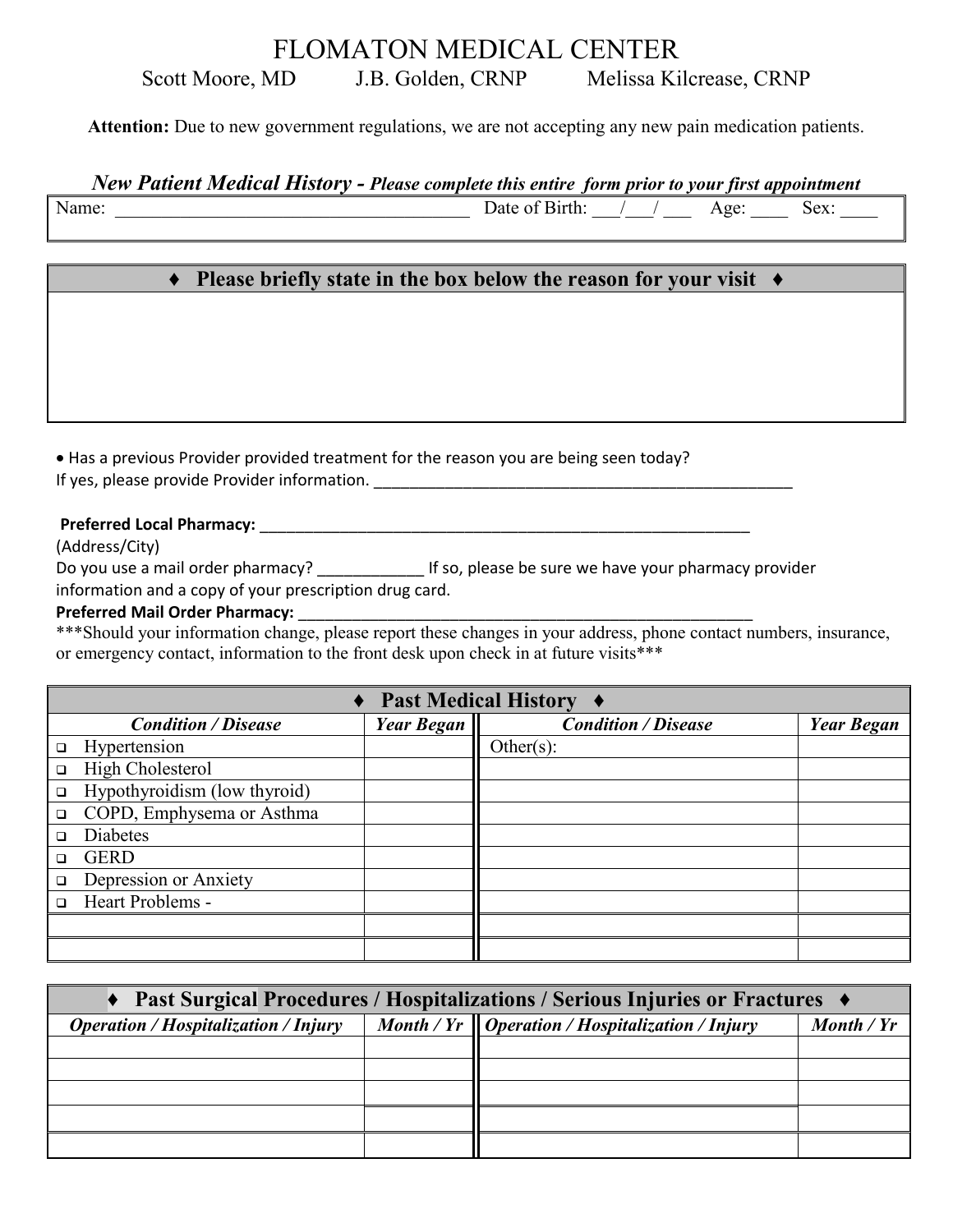Do you currently **follow up with any other Provider/Specialist?** (Example: Cardiology, Neurology, Urology, Endocrinology, Infection disease, Mental Health, Nephrology, Therapy, Optometry, Orthopedics, ENT.)

If so please list the provider(s) you are following up with:

## \_\_\_\_\_\_\_\_\_\_\_\_\_\_\_\_\_\_\_\_\_\_\_\_\_\_\_\_\_\_\_\_\_\_\_\_\_\_\_\_\_\_\_\_\_\_\_\_\_\_\_\_\_\_\_\_\_\_\_\_\_\_\_\_\_\_\_\_\_\_\_\_\_\_\_\_\_\_\_\_\_\_\_\_\_\_\_\_\_\_\_\_\_ **♦ Other Physicians and Specialists ♦**

*List below your other physicians (i.e., Gyn, Dermatology, GI, Orthopedics, Urology, Psychiatry, etc)*

## **♦ Medication or Food Allergies or Intolerances ♦**

*List below medications or foods causing an allergic reaction (i.e., rash, swelling) or intolerance (i.e., nausea)*

| <b>Medication / Food</b> | <b>Reaction</b> | <b>Medication / Food</b> | <b>Reaction</b> |
|--------------------------|-----------------|--------------------------|-----------------|
|                          |                 |                          |                 |
|                          |                 |                          |                 |
|                          |                 |                          |                 |
|                          |                 |                          |                 |

| Medications, Vitamins and Herbal Supplements ♦                                      |                 |                                             |                                                               |                                                  |                                |                 |                                             |
|-------------------------------------------------------------------------------------|-----------------|---------------------------------------------|---------------------------------------------------------------|--------------------------------------------------|--------------------------------|-----------------|---------------------------------------------|
| <b>Medication</b>                                                                   | <b>Strength</b> | <b>Number of pills</b><br>taken & frequency |                                                               | <b>Medication</b>                                |                                | <b>Strength</b> | <b>Number of pills</b><br>taken & frequency |
| <b>Example:</b> Tylenol                                                             | $500$ mg        |                                             | $1$ - twice daily                                             |                                                  |                                |                 |                                             |
|                                                                                     |                 |                                             |                                                               |                                                  |                                |                 |                                             |
|                                                                                     |                 |                                             |                                                               |                                                  |                                |                 |                                             |
|                                                                                     |                 |                                             |                                                               |                                                  |                                |                 |                                             |
|                                                                                     |                 |                                             |                                                               |                                                  |                                |                 |                                             |
|                                                                                     |                 |                                             |                                                               |                                                  |                                |                 |                                             |
|                                                                                     |                 |                                             |                                                               |                                                  |                                |                 |                                             |
| Social, Educational and Work History ♦                                              |                 |                                             |                                                               |                                                  |                                |                 |                                             |
| Marital Status:                                                                     |                 |                                             | Age of children, if any:                                      |                                                  |                                |                 |                                             |
| Work Status (circle one): Employed                                                  |                 |                                             | <b>Current or Prior Occupation:</b><br>Hours worked per week: |                                                  |                                |                 |                                             |
| Unemployed / Retired / Disabled                                                     |                 |                                             |                                                               |                                                  |                                |                 |                                             |
| <b>Highest Level of Education:</b>                                                  |                 |                                             |                                                               | Completed at which institution / school:         |                                |                 |                                             |
| What type of exercises do you perform, duration & frequency?                        |                 |                                             |                                                               |                                                  |                                |                 |                                             |
| In what type of residence do you live (i.e., house, assisted living, nursing home)? |                 |                                             |                                                               |                                                  |                                |                 |                                             |
| What are your hobbies?                                                              |                 |                                             |                                                               |                                                  |                                |                 |                                             |
| Do you drink alcohol?                                                               |                 |                                             | No. of drinks per week?<br>What type of alcohol?              |                                                  |                                |                 |                                             |
| Are you a current smoker?                                                           |                 |                                             |                                                               | If you smoke, how many packs per day?            |                                |                 |                                             |
| Are you a former smoker?                                                            |                 |                                             | If so, what year did you quit?<br>No. of years you smoked?    |                                                  |                                |                 |                                             |
| On average, how much did you smoke per day?                                         |                 |                                             |                                                               |                                                  |                                |                 |                                             |
| Are you sexually active:                                                            |                 |                                             | Do you have sex with:                                         |                                                  | How many partners have you had |                 |                                             |
| Yes / No                                                                            |                 |                                             |                                                               | during the past 12 months?<br>Men / Women / Both |                                |                 |                                             |
| Are you concerned that you may have been exposed to HIV?<br>N <sub>o</sub><br>Yes / |                 |                                             |                                                               |                                                  |                                |                 |                                             |